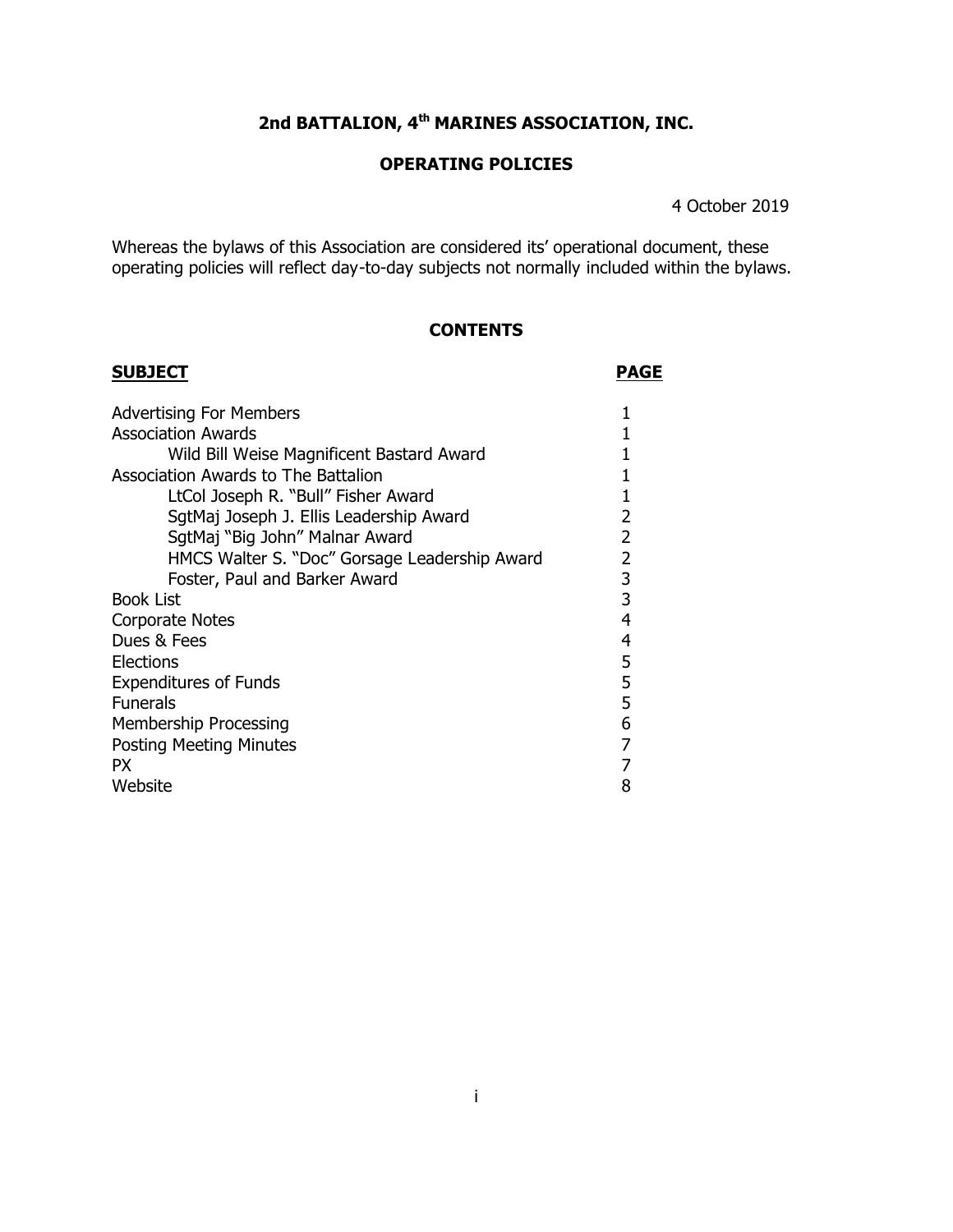# **Advertising For Members**

The Association will not put advertisements or notices out via electronic means or hard mail on behalf of a member having a business and desiring /requesting that we do so.

# **Association Awards**

# **Wild Bill Weise Magnificent Bastard Award**

This award, established in honor of former Battalion Commander, BGen William "Wild Bill" Weise, USMC (Ret), is to be awarded annually to an association member having contributed significantly to the Association during the past year. Candidates for this award are to be voted on by the Board one month prior to the Annual Reunion.

Individual award given: USMC pin with wreath and ruby. The Secretary will keep a supply of these handy.

# **Association Awards to The Battalion**

All the award recipients below are chosen by the Battalion on an annual basis. The Association pays for these awards and has representation at the awards ceremonies to help make the presentations. Awards given are generally plaques, NCO swords or knives as mentioned under each award. Navy Commendation Medals and certificates may also be presented by the Battalion, as the Battalion Commander desires.

## **LtCol Joseph R. "Bull" Fisher Award**

Presented to a 2/4 commissioned officer best displaying superior leadership and motivation.

LtCol Fisher was the Battalion Commander during the several battles in Vietnam including Operation Starlite and Operation Harvest Moon. The moniker, "Magnificent Bastards," was first used by LtCol Fisher the day he assumed command 4 June 1964. On 24 September 1966, Battalion Order 5600.1B was signed to reflect the addition of the lower pennant on the battalion crest say ing, Magnificent Bastards."

Individual award given: Wall plaque to mount officer's sword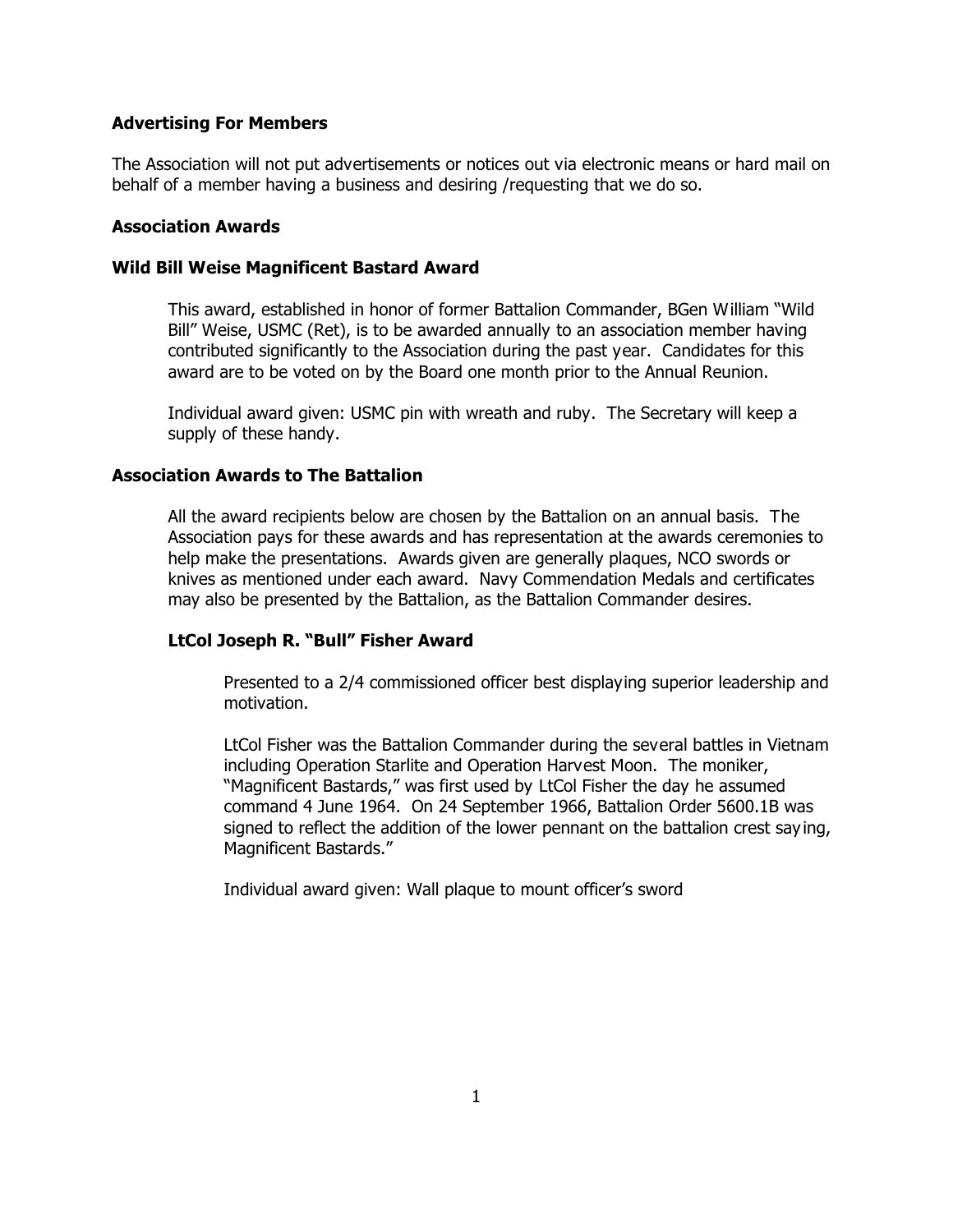### **SgtMaj Joseph J. Ellis Leadership Award**

Presented to the Staff Non-Commissioned Officer best demonstrating the leadership qualities of SgtMaj Ellis.

SgtMaj Ellis was the 2/4 Sergeant Major when KIA in Anbar Province, Iraq, on 7 February 2007.

Individual award given: NCO sword with wall plaque to mount sword

### **SgtMaj "Big John" Malnar Award**

Presented to the Non-Commissioned Officer best demonstrating the leadership qualities of SgtMaj Malnar.

SgtMaj Malnar served in the Marine Corps from 1943 until his death during the Battle of Dai Do, Vietnam, on 2 May 1968. "Big John" received two Silver Stars, two Bronze Stars w/ Combat "V" and four Purple Hearts from his service in Korea and Vietnam prior to his death.

Individual award given: NCO sword with wall plaque to mount sword

#### **HMCS Walter S. "Doc" Gorsage Leadership Award**

Presented to the 2/4 corpsman best demonstrating the leadership qualities and capabilities of HMCS Gorsage, and in honor of all Navy corpsmen killed in action while serving with the 2<sup>nd</sup> Battalion, 4<sup>th</sup> Marines.

Doc Gorsage spent more time serving with Marines than sailors. He had tours of duty in all three active duty divisions and many of their regiments. He served 2/4 during some of the heaviest fighting of the Vietnam War 1967-68. His coolness and competence under fire inspired confidence in sailors and Marines of all ranks.

Individual award given: K-Bar fighting knife with plaque to mount knife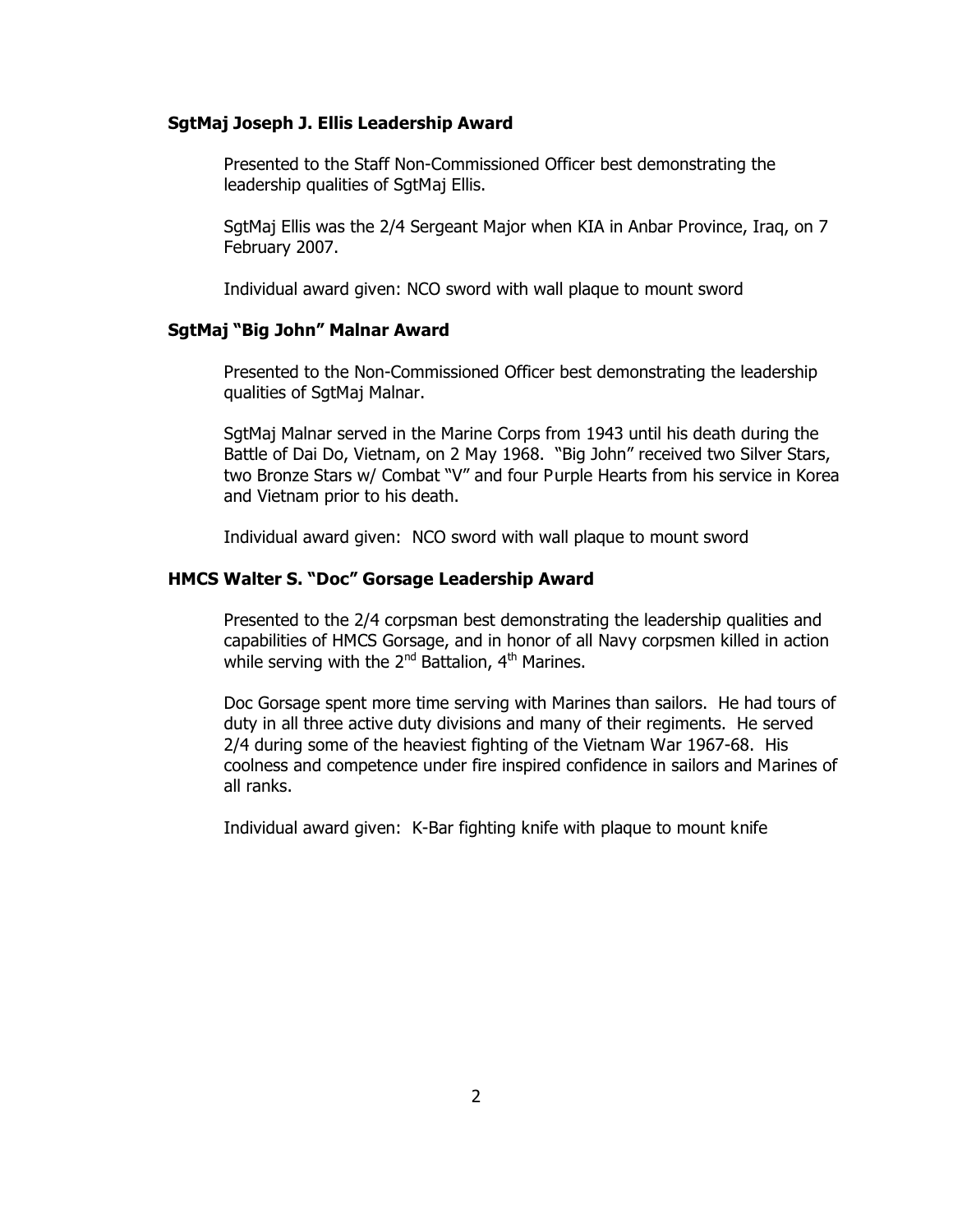#### **Foster, Paul and Barker Award**

Presented to the junior enlisted Marine from the ranks of Pvt, PFC and LCpl best exemplifying the future of the Marine Corps by upholding and demonstrating Corps values of honor, courage and commitment.

Sgt Paul Foster, LCpl Joe Paul and LCpl Jedh Barker all received Medals of Honor posthumously for their actions in Vietnam while serving with 2/4.

Individual award given: K-Bar fighting knife with plaque to mount knife

**NOTE 1:** All individual awards will be inscribed with the name of the award, the recipient's rank and name.

**NOTE 2:** The recipients' names will be engraved on their respective, permanent plaques displayed in the battalion headquarters building.

#### **Book List**

The association web site shall contain a recommended Book List for members. Books will not be promoted for the purposes of advertising a particular author, but will reflect those books written in the best interests of the 2/4 Association and Marine Corps. It is intended that these books be viewed as an educational tool for members.

Book topics written by 2/4 Association members or others should address, in whole or in part, the history of the 2<sup>nd</sup> Battalion, 4<sup>th</sup> Marines, iconic books that are of interest to Marines, and Marine related books whose purpose is to raise money for Marine based charities.

This Book List is not intended to replace the annual Commandant's Reading List. Rather, the goal is to provide information to association members with respect to books of which they might not otherwise be aware.

The books presented on the Book List will, at a minimum, be listed by title and author, a brief synopsis of the content, number of pages and the expected price [hard back, soft cover and electronic book], if available.

The President shall appoint one Director and two other association members to serve as a standing committee for the Book List. This Director shall serve during the length of his or her elected term; the two members shall serve at the pleasure of the selected Director. Books recommended for inclusion on the Book List shall be reviewed and voted upon by the standing committee. The committee shall vote for the inclusion of the book within one month of receiving the recommendation. If the book receives a majority of two [2] votes, the book shall be added to the web site Book List.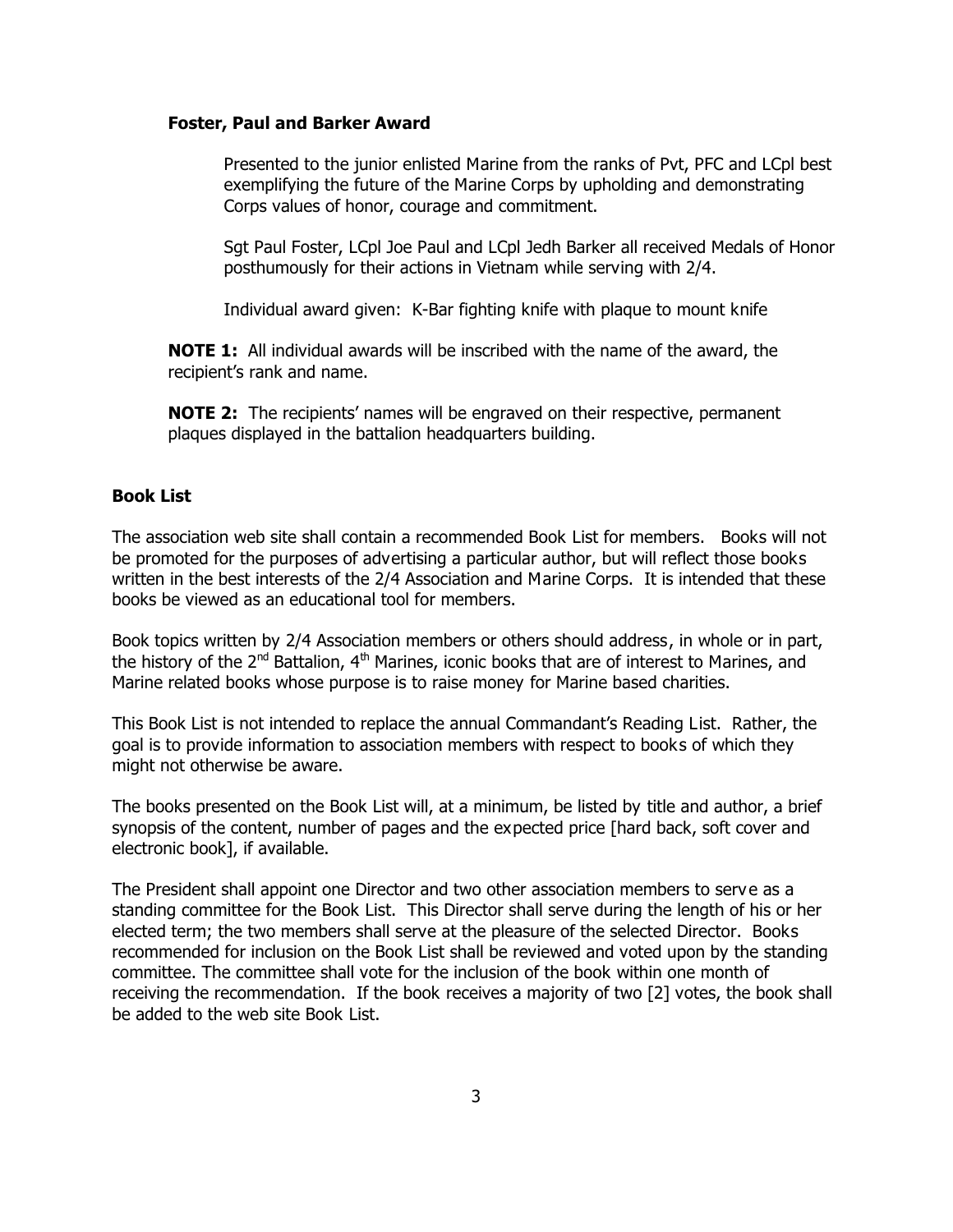## **Corporate Notes**

The Association is incorporated in the State of Maryland. All corporate reporting will go through a legal firm retained to represent the Association for those legal matters requiring such. This includes the filing of IRS reports as required by that agency in order to maintain and keep our non-profit status current. Additionally, all tax returns will be prepared by a certified accounting agency.

Legal firm representing the 2/4 Association:

Brown & Streza LLP Attorneys at Law Attn: Casey Hale, Charitable Sector 40 Pacifica (15<sup>th</sup> floor) Irvine, California 92618 [www.brownandstreza.com](http://www.brownandstreza.com) [Casey.Hale@brownandstreza.com](mailto:Casey.Hale@brownandstreza.com) Office: (949) 453-2900 Fax: (949) 453-2916

CPA firm representing the 2/4 Association:

Murphy, Murphy & Murphy, Inc. Certified Public Accountants 5665 Plaza Drive, Suite #350 Cypress, California 90630 <https://www.murphy3.com/> [info@murphy3.com](mailto:info@murphy3.com) Office: (714) 821-5550

## **Dues and Fees**

As of May 2019, dues are no longer required for membership.

If a life member passes on, his spouse is considered to have inherited the life membership until the spouse's death.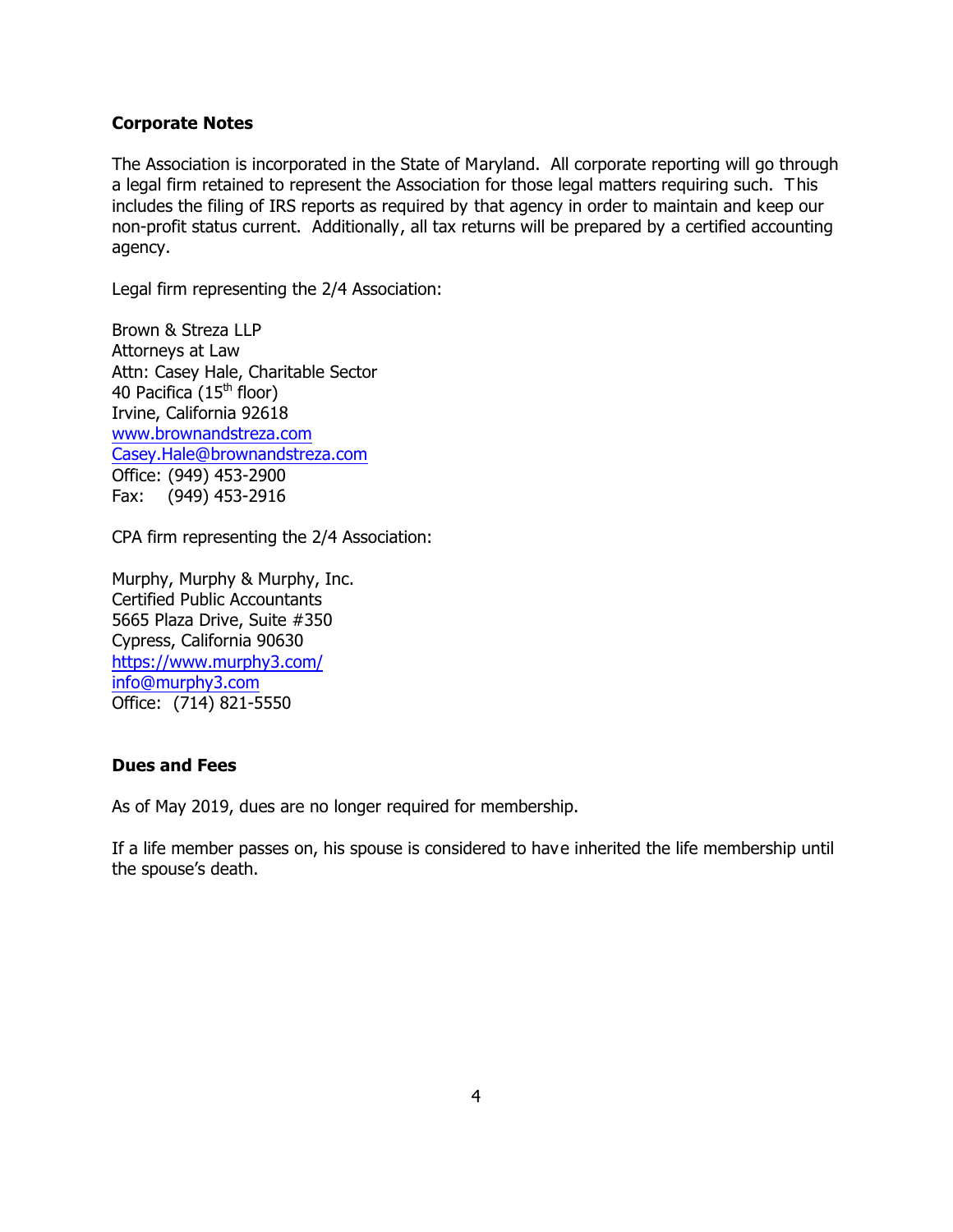# **Elections**

In order to maximize the participation of members during elections, nominations for elective offices as cited in the bylaws will be conducted during the second half of the Association's fiscal year [January - June]. The election for officers will be conducted utilizing electronic communications and the U.S. Postal Service as applicable. A suggested schedule of events are as follow:

Selection of Nominating Committee Chairman - 1 February Solicitation of Membership of Election Committee - February/March Completion of Nominees - 30 March Nominees submitted to Secretary - 15 April Announcement of candidates in Seahorse - 1 May Election Begins through electronic notification to membership/hard copy mailed - NLT 7 May Election closed - NLT 7 June

The installation of these officers will be during the first reunion to be held after said election. Results of elections will be made public in both the Sea Horse newsletter and on the web site.

# **Expenditures of Funds**

Members of the Board may spend or be reimbursed up to \$500 without vote by the Board. Any amount over \$500 must be approved by a majority vote of the Board. Receipts in either case will be required to be presented to the Treasurer as soon as possible after the expenditure.

# **Funerals**

The sending of flowers for funerals or other similar events is not feasible from a fiscal standpoint. The Association will only send a condolence card to the surviving family. The Association may, however, ask members to consider a donation as they personally deem appropriate.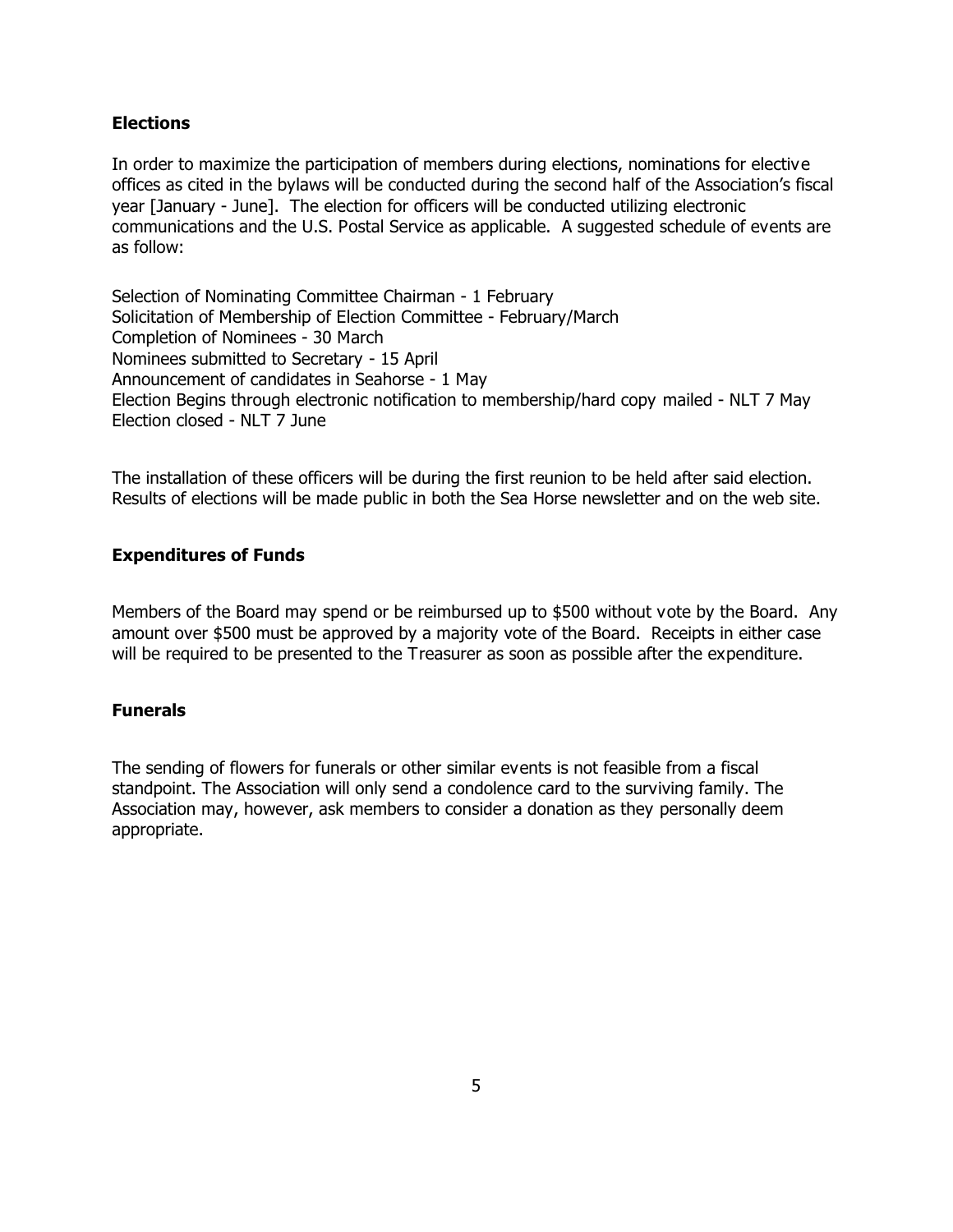# **Membership Processing**

1. Verification of roster: The Membership Chairman or his/her agent will do this, but if an agent is used, that person must be contacted first to check to see about their availability. This is a very time consuming job to call each member on the roster verifying all their information. Many people do not let us know when they have changes of their contact information. This is sometimes done twice a year, but at least once during the month of March before billing to prevent errors in mailing dues notices and to keep the roster current.

2. Looking up missing members: Try using [www.zabasearch.com](http://www.zabasearch.com) (premium) in looking for members. A big key in research is the middle initial or middle name. In some cases if one is looking for a Jose Gonzalez in LA or Chicago and the other larger cities it is basically hopeless for the most part, but with the middle initial or name there is a greater possibility of success. Also try [www.whitepages.com](http://www.whitepages.com) and Google as well. Obituaries may also be researched.

3. Receiving membership applications online [3 step process]. If an application is submitted via the internet, the Membership Chairman, Secretary and Treasurer will get a copy. A confirmation e-mail will then be sent to the applicant by the system.

4. Receiving membership applications via snail mail. If the application was submitted via snail mail, only the Secretary will receive it.

5. Processing membership applications. Membership cards will be pre-printed with the member's name and date issued left blank. They will be printed with the Membership Chairman's signature. The Membership Chairman will prepare a membership card for the new member and update the roster.

6. Awards identified on membership applications. Notify the Web Sergeant of any new member having indicated they have the following awards: Medal of Honor, Navy Cross, Silver Star, Bronze Star and/or Purple Heart. These are entered on the web site Wall of Honor.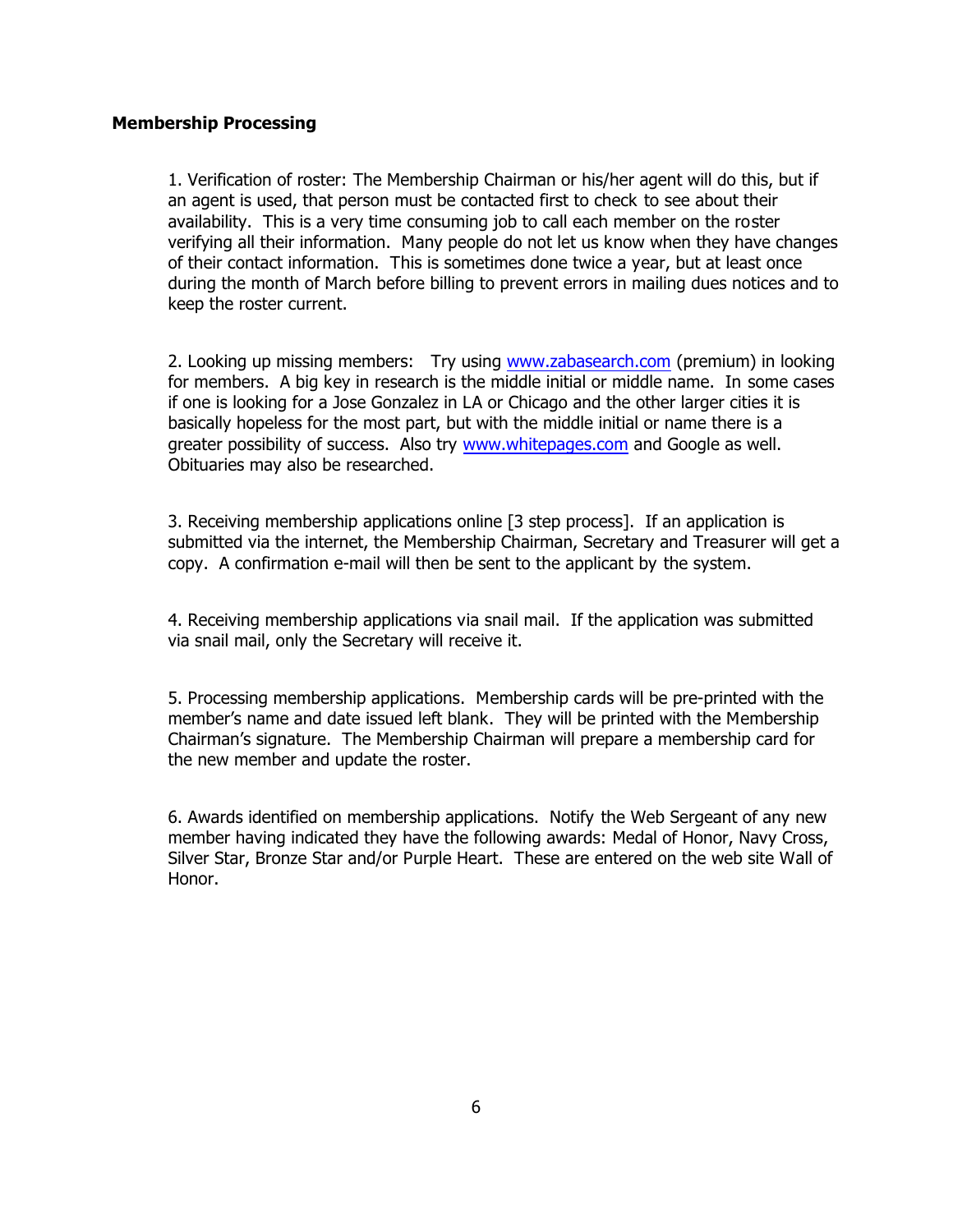7. Membership roster colors. These are for identifying number of life, missing life, not paid annual, Gold Star family and members who didn't actually serve.

profit status]

| Aqua -   | Life members [Note: These cards should be laminated, if possible]                                                          |
|----------|----------------------------------------------------------------------------------------------------------------------------|
| Green -  | Missing life members                                                                                                       |
| White -  | Unpaid annual                                                                                                              |
| Gold -   | Gold Star family members                                                                                                   |
| Yellow - | Members who didn't serve with 2/4 [Note: these can't exceed<br>25% of the total membership per IRS regulations for our non |

Note: Using the different colors on the roster are helpful when making a report or a count of each is requested.

8. Passing of a member. When a member passes away, notify the Web Sergeant. He will move the deceased member's name to the In Memoriam list on the web site. If a life member was married, the Membership Chairman will contact the spouse and ask if she would like to inherit the deceased member's life membership. If yes, the roster will be updated accordingly and a life membership card will be sent to the surviving spouse.

9. Reimbursement for expenses. Keep receipts and send to the Treasurer for reimbursement as desired. Expenses may include paper, envelopes, stamps, laminate sheets, and ink cartridges.

## **Posting Meeting Minutes**

To allow members to be more aware of what occurs at the annual meetings, the Secretary will post via the Web Sergeant the minutes of both the board and general meetings, to include the fiscal report from the Treasurer. This will occur after each reunion.

### **PX**

At the 2013 Board meeting during the Philadelphia reunion, the Board voted to suspend PX operations due to high cost and low participation. Hosts of annual reunions, howev er, may elect to purchase t-shirts, favors, etc. to be sold at their reunions with the concurrence of the Board of Directors.